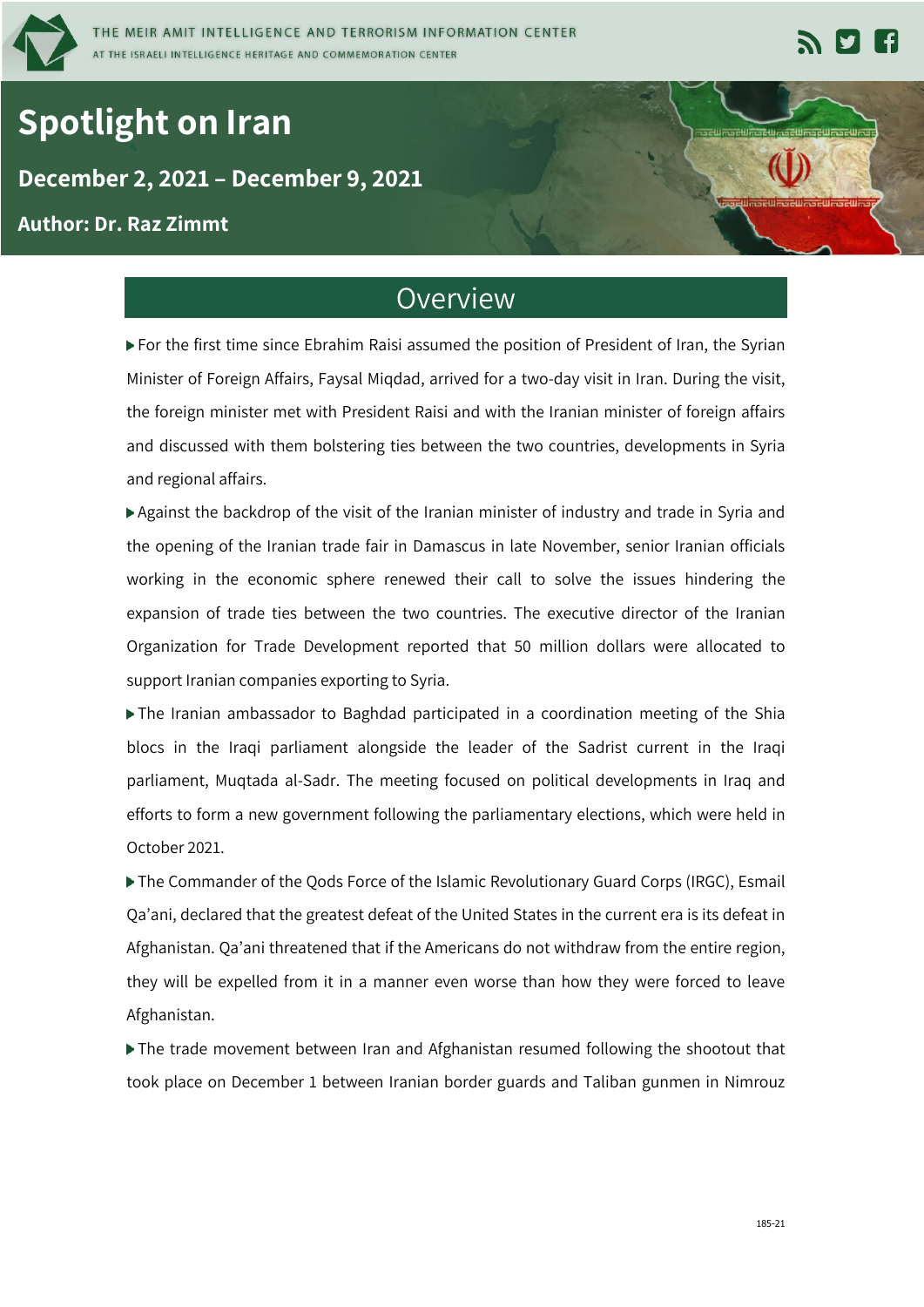province along the border separating the two countries. The spokesman of the Iranian Ministry of Foreign Affairs and Iranian media outlets downplayed the significance of the incident, claiming it stemmed from misunderstanding of the Taliban, who erroneously thought that Iranian farmers infiltrated Afghan territory.

The UAE's National Security Adviser, Sheikh Tahanun's Ben-Za'ad al-Nahian, visited Tehran on December 6, 2021, for the first time since 2016. He met with senior Iranian government officials, led by Ali Shimkhani, Secretary of the National Security Council, and Dan With them in developments in the region and in relations between the two countries (Tasnim, 6 December 2021). His visit has been part of the rapprochement between Iran and the United Arab Emirates since late 2019.

## Iranian Involvement in Syria

On December 5, the Syrian Minister of Foreign Affairs, Faysal Miqdad, arrived for a two-day visit in Iran. This is his first visit to Iran since Ebrahim Raisi assumed his position as Iran's president. During the visit, Miqdad met with senior Iranian officials, chief among them President Raisi and the Minister of Foreign Affairs, Hossein-Amir Abdollahian, and discussed bilateral relations, implementations of agreements previously signed between the two countries, and developments in Syria and the region. The Syrian minister of foreign affairs conveyed a letter from President Bashar al-Assad to the president and invited him to visit Damascus. Raisi called for bolstering economic ties between the two countries, condemned the American military presence in Syria and stressed Iran's support for maintaining Syria's sovereignty and territorial unity. During a joint press conference held by the two ministers of foreign affairs, the Iranian minister reported that he discussed with his Syrian counterpart the expansion of economic and trade cooperation between the two countries. He described the relations between Iran and Syria as "strategic and excellent" and added that Iran condemns the presence of foreign forces in Syria who are deployed without coordinating with Syria's government. This presence, he argued, does not serve peace and security in the region. The Iranian minister of foreign affairs added that Iran welcomes the visits recently conducted by senior officials of Arab countries to Damascus, as part of the gradual normalization of relations between these countries and Syria. Addressing the persistent airstrikes attributed to Israel in Syria, Abdollahian proclaimed that the "fake and terroristic regime of Israel" is the source of insecurity in western Asia (Tasnim, December 6).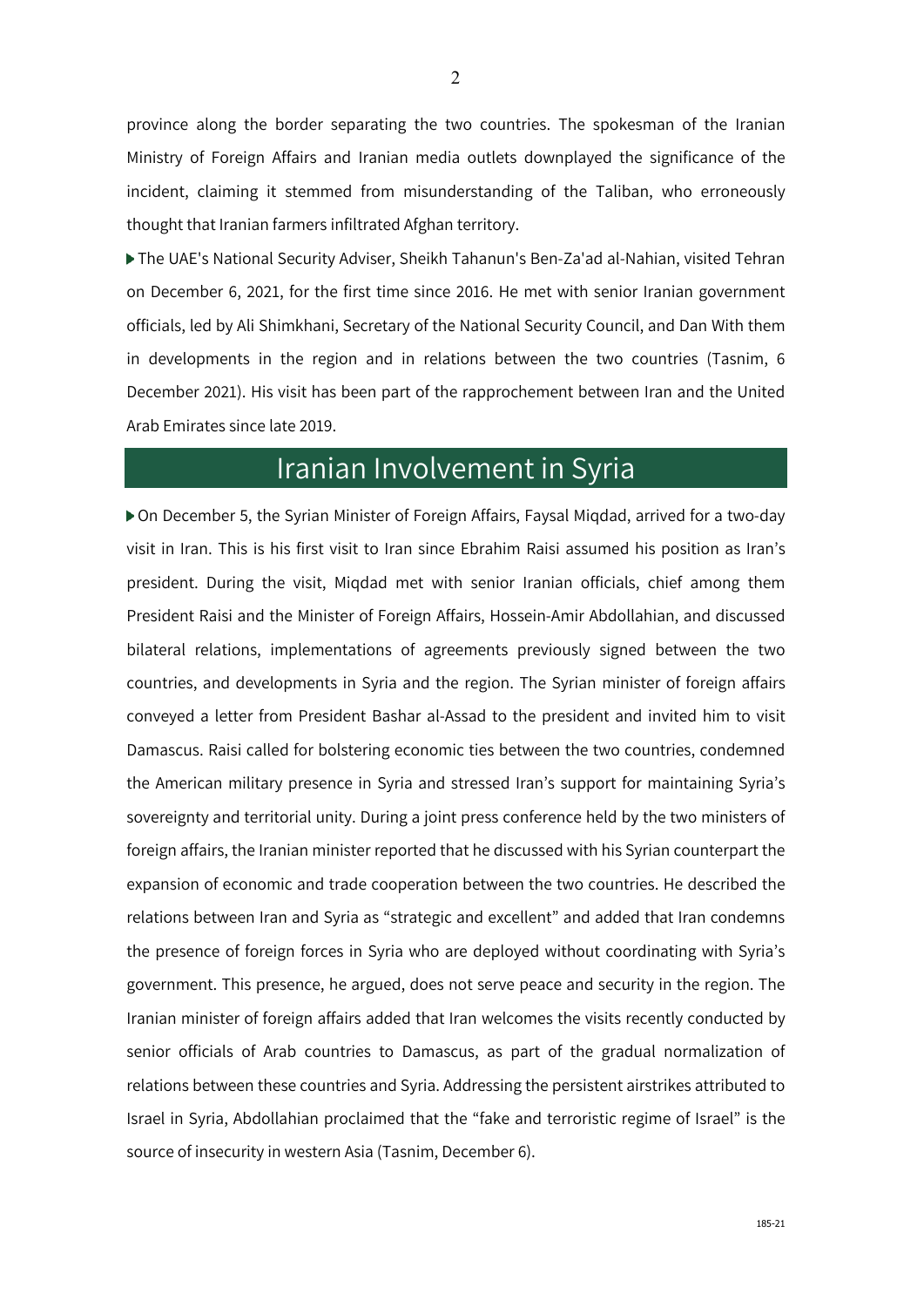

**The meeting between the Iranian and Syrian ministers of foreign affairs. Source: Tasnim, December 6**

The Executive Director of the Iranian Trade Development Organization, Alireza Paymanpak, stated that 50 million dollars of the Fund for Expanding Iranian Exports were allocated to supporting Iranian companies that are exporting goods to Syria. In an interview to Iranian TV that focused on the trade ties between Iran and Syria, on the backdrop of the visit of the Iranian minister of industry and trade in Damascus, and the opening of the Iranian trade fair in Damascus, Paymanpak argued that Iran has not utilized the strong political and military ties between Iran and Syria to advance trade between them. He stated that there are good opportunities for Iranian investments in Syria, particularly through the private sector, but also pointed to challenges hindering the expansion of trade between the two countries. According to him, the absence of a fixed maritime route between Iran and Syria is impeding trade between the two nations, because the land route via Iraq is not secure enough. The Head of the Committee on Industry of the Iranian Majlis, Ezatollah Akbari Talarposhti, also stated during the TV program that the solid political and military relations between the two countries should be utilized to expand trade relations between them. He specifically argued for the involvement of the Iranian private sector in these endeavors and called on the government to facilitate the private sector's activities in Syria. The Head of the Joint Iranian-Syrian Trade Committee, Kivan Kashefi, remarked that while the government expects the private sector to play an active role in trade with Syria, the private sector is counting on the government to assist it in solving problems that are holding back their ability to operate in Syria. Two particular challenges raised by Kashefi were the transportation problems and the hinderances to transfers of money due to the economic sanctions placed on Iran and Syria.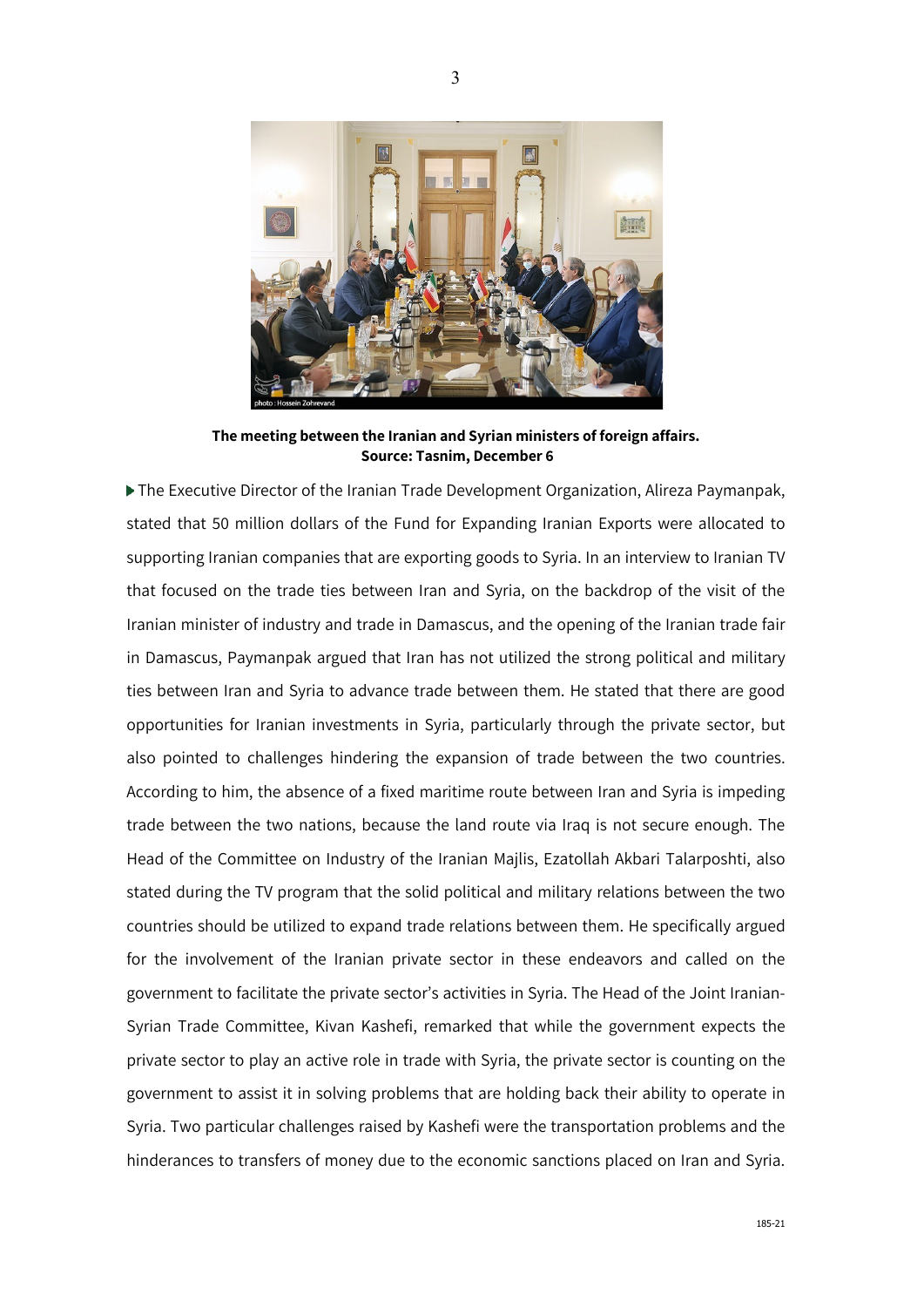Kashefi reported that he offered the government that it would be the private sector that will appoint the Iranian economic attaches to Syria and finance their salaries (IRNA, December 1). In another interview Paymanpak gave the Lebanese TV channel, al-Mayadeen, the director of the Iranian Organization for Trade Development stated that during the visit of the Iranian minister of industry to Damascus, four memoranda of understanding were signed between the two countries concerning expansion of the economic cooperation between the two countries. Among other agreements, the two countries decided to establish a joint trade bank to support the movement of goods and capital between them (Tasnim, December 4).



**The Iranian trade fair in Damascus. Source: Mehr, December 3**

On December 1, the Iranian Ambassador to Syria, Mehdi Sobhani, met with the Syrian Minister of Agriculture and Agrarian Reforms, Mohammad Hassan Qatna, and discussed ways the Iranian private sector could take part in investing in Syria's agriculture and animal husbandry industries. In addition, the two discussed the import of agricultural machinery from Iran, the establishment of agricultural farms and greenhouses in Syria (ISNA. December 2).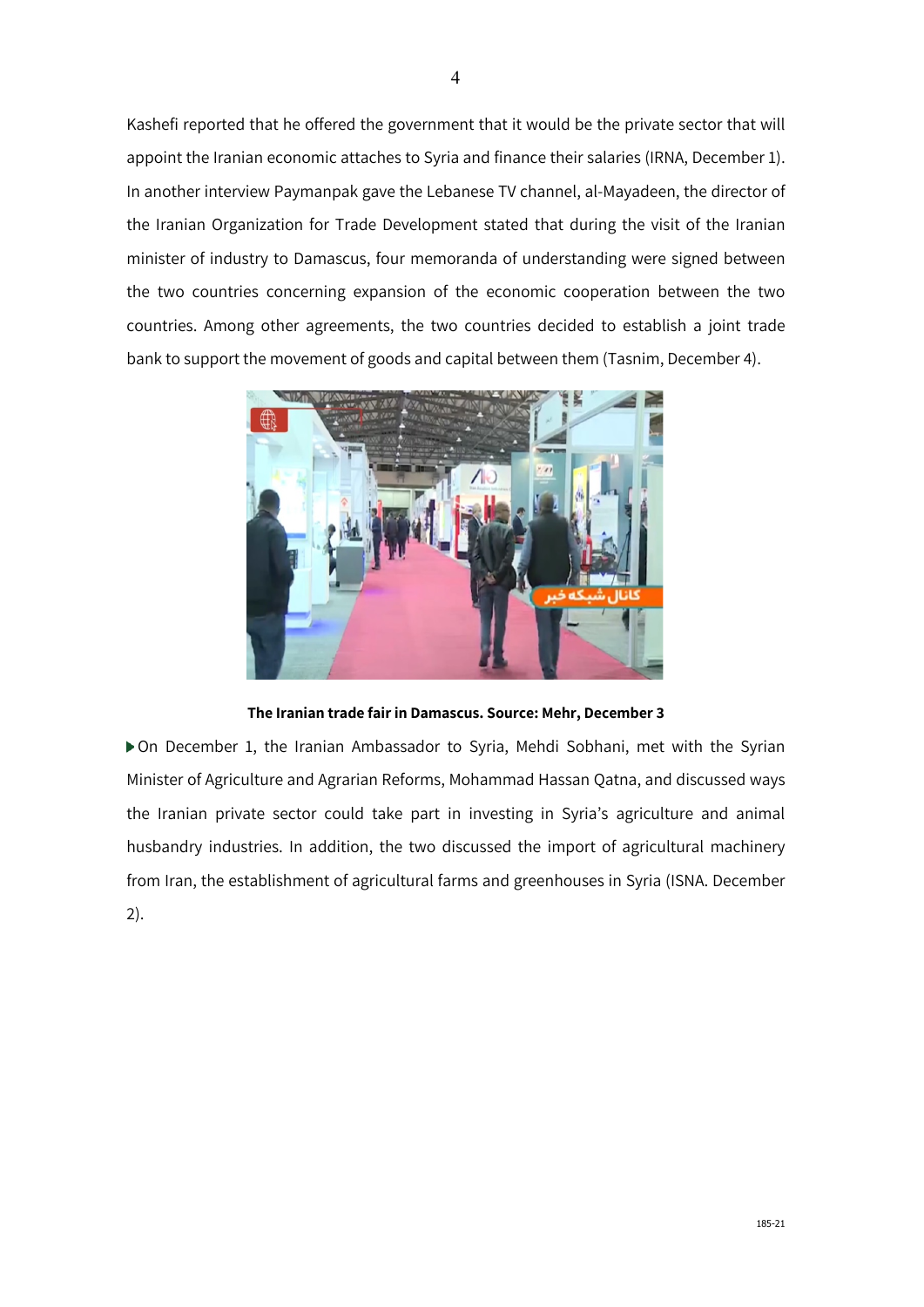

**The meeting of the Iranian ambassador to Syria with the Syrian minister of Agriculture. Source: ISNA, December 2**

The Telegram channel of the Fatemiyoun Brigade, an Afghan militia operating under the IRGC's command in Syria published (December 6) photos showing the Commander of the Qods Force's IRGC, Esmail Qa'ani and his deputy, Mohammad-Reza Falahzadeh, during a gathering of the Brigade's fighters. It is unclear when these photos were taken.



**The commander of the Qods Force (center) and his deputy (right) in a fathering of Fatemiyoun Brigade fighters. Source: Telegram channel of the militia, December 6**

#### Iranian Involvement in Iraq

On December 2, the Iranian Ambassador to Baghdad, Iraj Masjedi, participated in a coordination meeting of the Iraqi Shia blocs in the Iraqi parliament, alongside the leader of the Sadrist current, Muqtada al-Sadr. The meeting, which was held in the home of the Chairman of the Fath Coalition, Hadi al-Ameri, was attended by several party leaders and commander of the Shia militias, and discussed developments in Iraq, the ongoing American presence in the country, and the formation of a new government following the parliamentary elections held in Iraq in October 2021 (ISNA, December 2).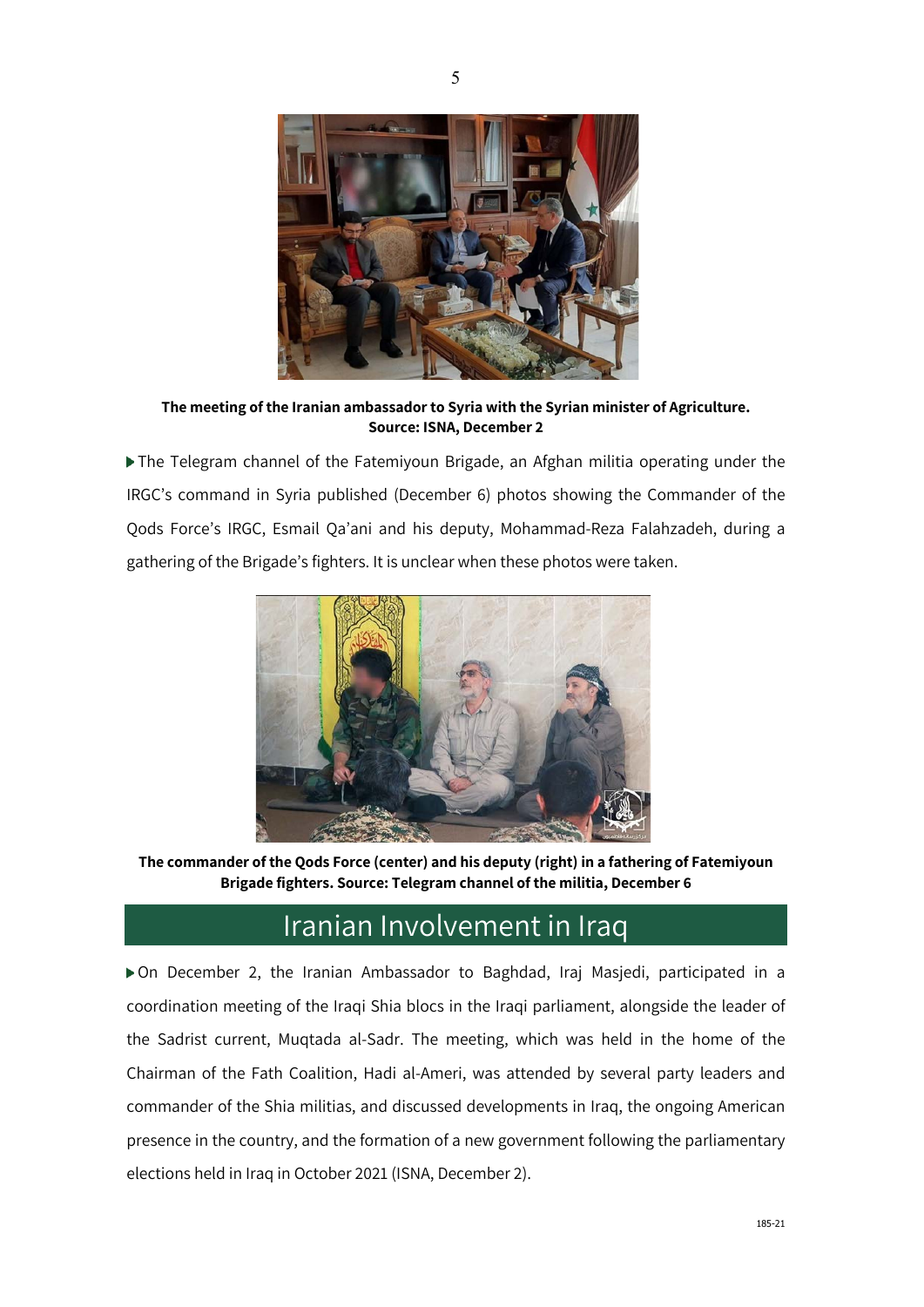

**The coordination meeting of the Shia parliamentary blocs with Muqtada al-Sadr and the Iranian ambassador to Iraq. Source: ISNA, December 2**

The Representative of the Kurdistan Regional Government in Tehran, Nazim Dabbagh, stated in an interview to the newspaper Hawlati, which is published in Iraqi Kurdistan, that Iran supports the candidate of the Patriotic Union of Kurdistan (PUK) for the Iraqi presidency. He remarked that Iran hopes that the decision concerning the identity of the next president will be accepted by all political parties, and supports maintaining the balance of power between the PUK and the Kurdistan Democratic Party (KDP), by nominating a PUK candidate to the Iraqi presidency, and a KDP candidate for the premiership of the KRG. According to him, Iran has no objections that? Barham Salih (PUK) will continue his tenure as president of Iraq. Dabbagh's statements were made in response to reports about the visit of a KDP delegation to Iran to secure its support for transferring the Iraqi presidency to a representative of the party. The Representative of Iraqi Kurdistan in Tehran also stated that Iran has a historical role in Iraq, and that all sects in the country, including Arabs and Kurds, are partners in these relationships (Kurdpress, December 2).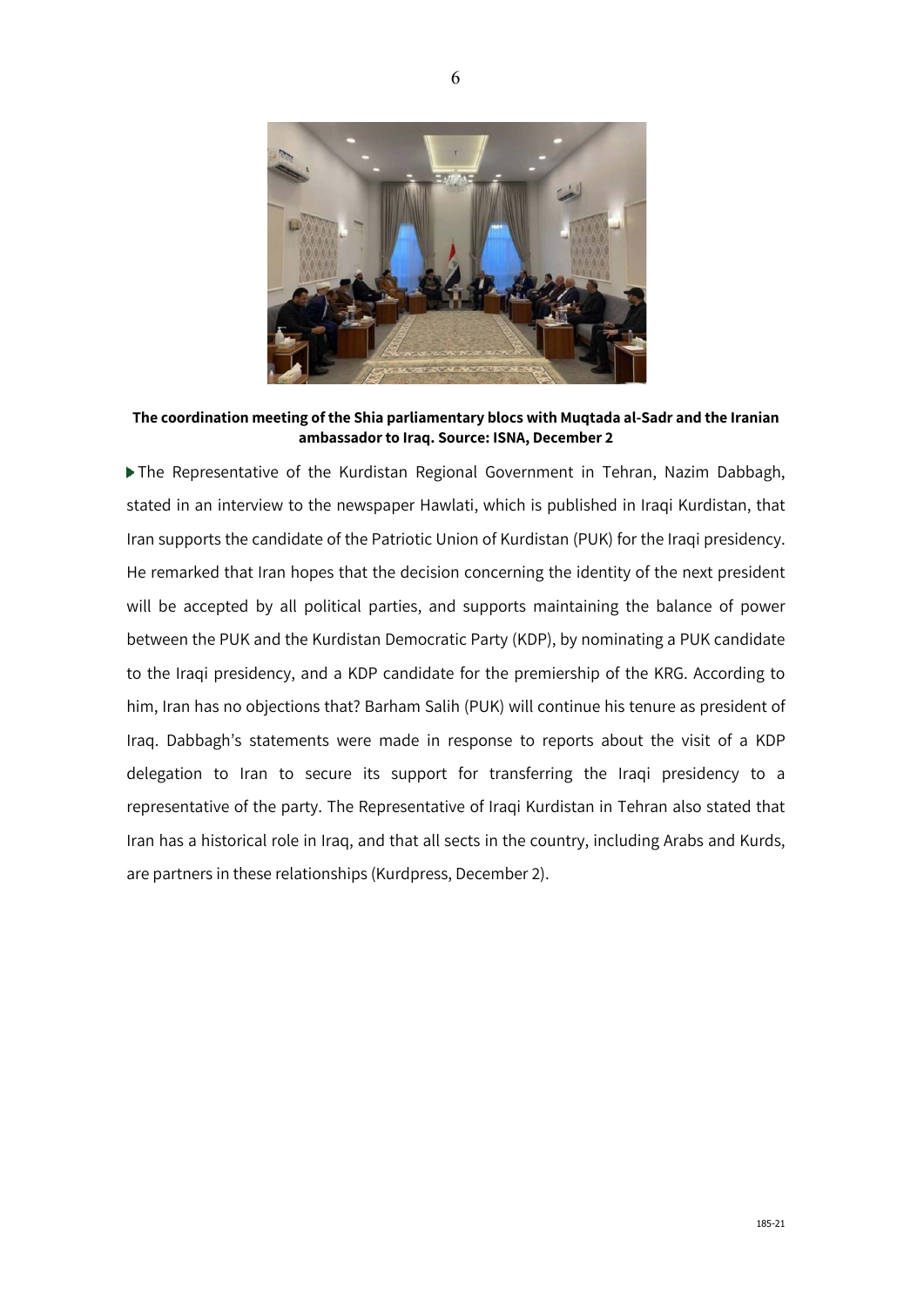

7

**Nazim Dabbagh, the Representative of Iraqi Kurdistan in Iran. Source: Kurdpress, December 2**

On December 4, the Iranian Ambassador to Iraq, Iraj Masjedi, met with the Iraqi Minister of Justice, Salar Abd al-Sattar Mohammed, and discussed with him legal issues of relevance to the two countries, including the extradition of convicted criminals and prisoner swaps (IRNA, December 4).



**The meeting of the Iranian ambassador to Baghdad with the Iraqi minister of justice. Source: IRNA, December 4**

## Iranian Involvement in Afghanistan

The Commander of the IRGC's Qods Force, Esmail Qa'ani, declared that the greatest defeat of the United States in the current era is its defeat in Afghanistan. In a speech he delivered in Shiraz to mark the anniversary of the dead of Abdolrasoul Ostovar, a senior IRGC commander, a veteran of the Iran-Iraq War, who died in December 2020 of COVID-19, Qa'ani asserted that the "wily and criminal" Americans who fought in Afghanistan for 20 years,